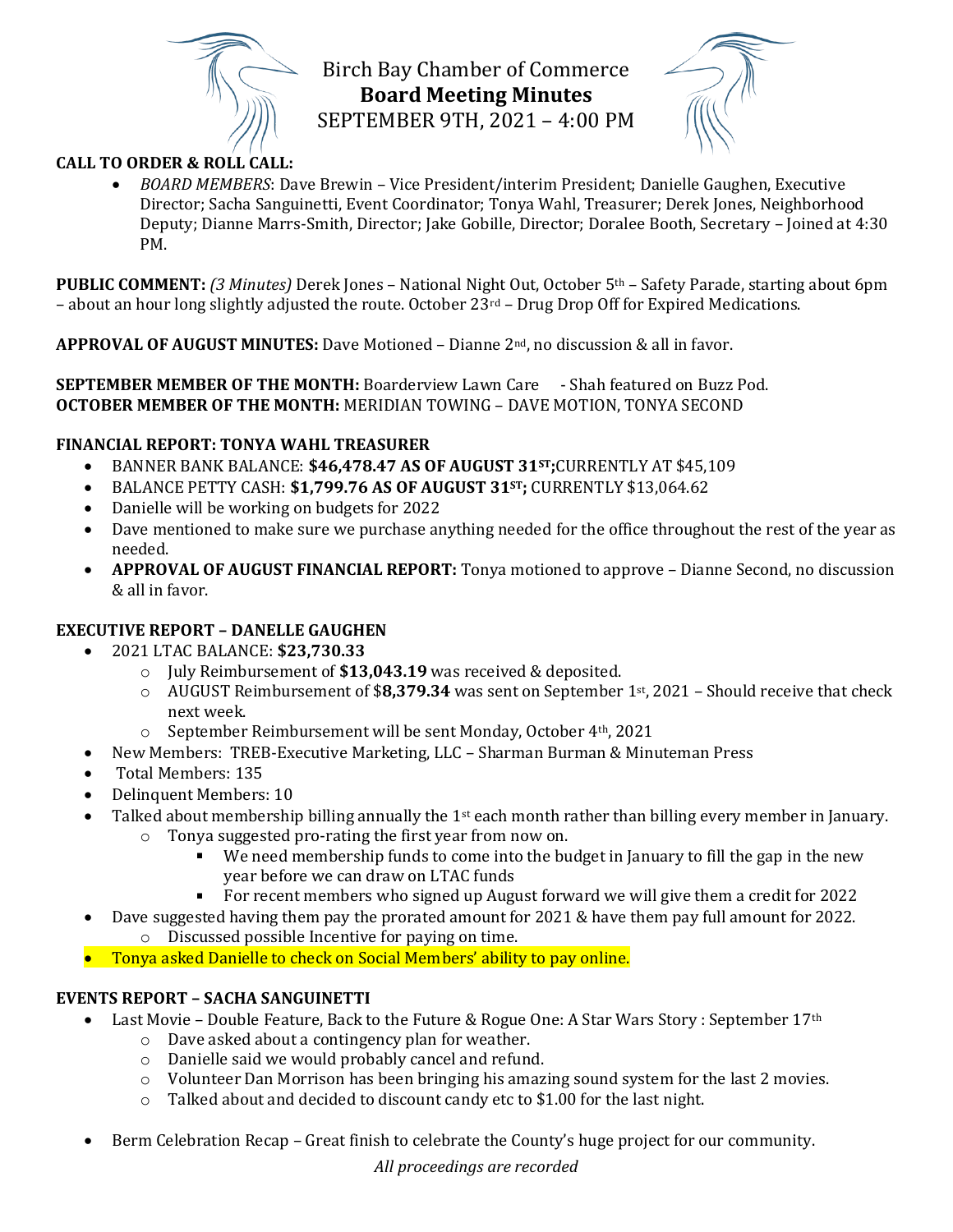

# Birch Bay Chamber of Commerce **Board Meeting Minutes** SEPTEMBER 9TH, 2021 – 4:00 PM

- o Whatcom County Executive Jack Louws was honored and thanked at this event.
- Discover Birch Bay Days Recap:
	- $\circ$  Great turnout for pancake breakfast Friends Group made almost \$700 in an hour.
	- $\circ$  Trivia & Music Bingo Missed a little generationally for the older crowd that had come for the breakfast.
	- o Poker Run Popular and fun, people really enjoy them.
	- $\circ$  Duck Derby Really fun! Amazed how many people showed up to watch ducks float. Thanks to the couple from Bay Rim who opened their bridge to us and helped Sacha blow the ducks down Terrell Creek.
		- Next year drop from closer bridge.
		- Next year charge \$5/duck (Discounting Ducks not allowed)
		- Need more ducks for sale the day before & more clarity on where and when.
		- $\mathbf{r}$ Previously the ducks had been dropped the other way – Remember to check next year.
	- $\circ$  Crab Derby Billy & Tonya had a lot of fun! The winner has won two years in a row.
	- o Kids Games Hosted by Blaine-Birch Bay Park & Recreation: attendance to this was low, but what
	- they had was fun. We hope that next year if we are able to use the park that it will ramp back up! • Halloween/October Events
		- $\circ$  Haunted House promotion a building chosen in Birch Bay/Blaine area with clues posted on social media and within our member businesses.
		- $\circ$  A large prize for the winner announced on Halloween! First time stamped correct response wins.
			- Talked about a raffle for other people who participate & possibly a package with a high  $\blacksquare$ value.
		- $\circ$  Sacha will put together more information, suggested prizes etc. for the Board and send out
		- $\circ$  Also talked about berm walking haunted house through decorated pop-up tents/mini haunted houses.
			- **Partnership with Blaine-Birch Bay Park & Recreation District** • Saturday, October 30<sup>th</sup>.
			- Businesses & Organizations to sponsor individual tents.  $\mathbf{r}$
			- $\blacksquare$ Photo Contest @ BB Library Property
			- $\blacksquare$ Spooky Trivia

# **COUNTY LIASON REPORT – DORALEE BOOTH**

- Busy couple of weeks for Yes! Whatcom Libraries Vote for the library on November 2<sup>nd</sup>.
- Golf Cart Zone signage Doralee stated that Bay Rd. will no longer be in the golf cart zone and new signs will go up on Bay Rd. returning the speed limit to 35mph .

# **OTHER:**

- 2021 AGM Meeting Elections & adding 2 more directors (for a total of 7)
	- o Planning for the first part of November.
	- $\circ$  Rebecca gave away a \$10 coupon to a member businesses who pre-registered for virtual AGM.
		- Last year we did Virtual + Google Doc for Voting.
		- $\mathbf{r}$ Get some prizes together.
	- o Bylaws state to be a director "must be a member in good standing for a period of one year".
	- $\circ$  Double check how many business members to how many social directors.
	- o Double check who is up for election.
		- **Think Dave, Tonya & Jake were all new**
		- $\blacksquare$ Dianne was added in August 2021 Dianne has 2021 & 2022
		- Doralee took a 1 year position $\mathbf{r}$